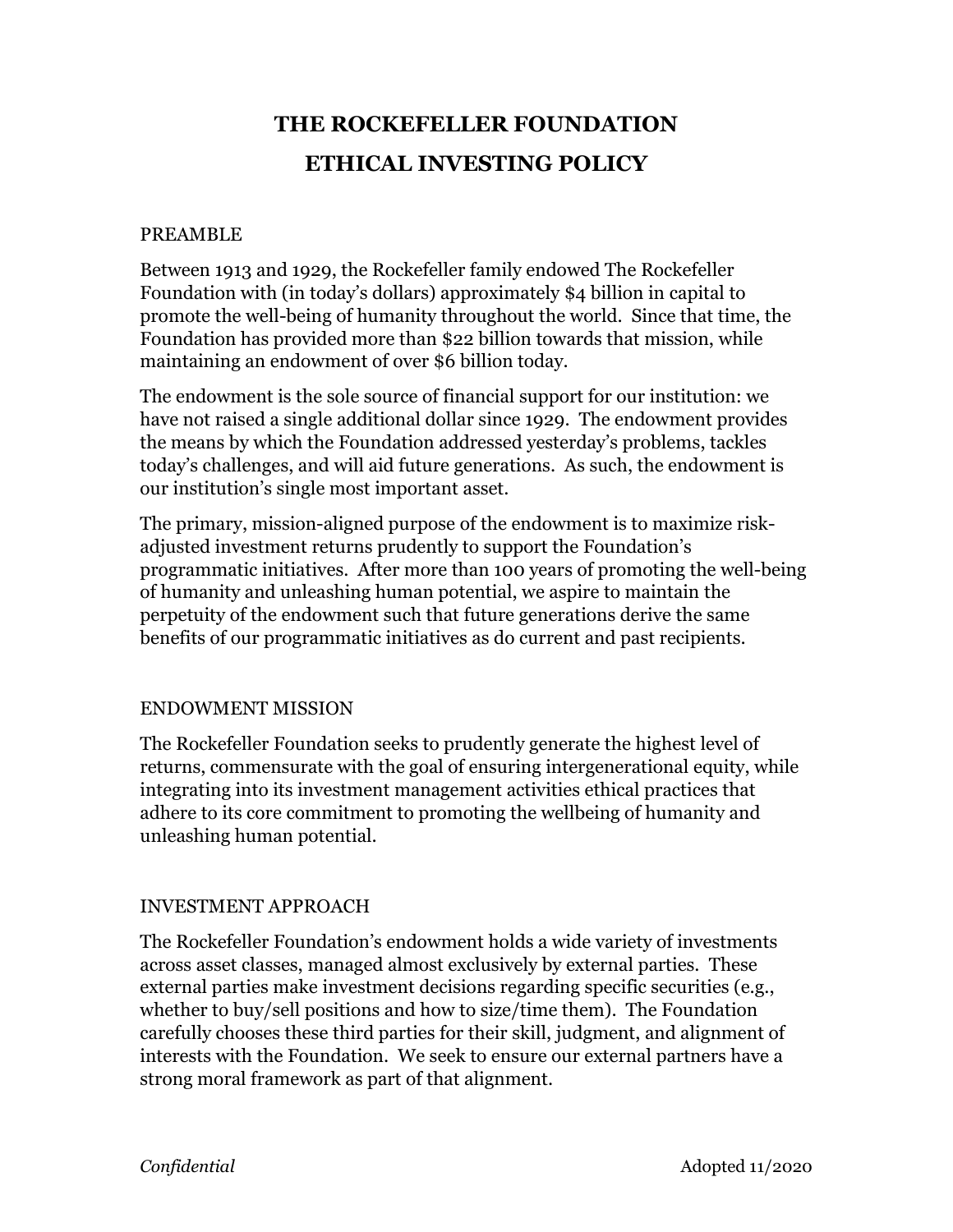Given the Foundation must disburse on average at least 5% of the endowment annually towards programmatic initiatives, the endowment must be invested to keep up with spending plus inflation to maintain intergenerational equity  $- a$ high hurdle to meet or surpass through economic cycles. To achieve this goal, a long-term perspective is essential. The past and future success of the endowment is built on what are typically enduring relationships with investment managers demonstrating sustainable competitive advantages, prudent risk management, and disciplined capital deployment. These characteristics are, in combination, differentiated and not easily replicable. Some of our managers have been partners with the Foundation for decades – indeed, the Foundation's long-term perspective and steady investment approach is a competitive advantage in accessing the most compelling and sought-after managers.

As part of the Foundation's selection of and relationships with its managers, the Foundation focuses attention on ethical and social practices followed by the managers and their portfolio investments. Our managers understand that the businesses in their portfolios are far more likely to endure, grow, and generate sustainable returns on capital by being mindful of the interests and concerns of employees, investors, communities, and other stakeholders. They recognize that the value of the businesses they own is significantly affected by the positive or negative impact they have on society as a whole.

This philosophy underpins the Foundation's integration approach to ESG (environmental, social, and governance issues), in which we believe that the consideration of relevant ESG factors in investment analysis, due diligence and portfolio construction can enhance long-term investment value and manage downside risk. Through ESG integration, we continually seek to expand our asset allocation and research lens to include the full spectrum of risks, opportunities and megatrends that can inform investment decision-making. As a long-term investor, the ability to foresee and adapt to emerging industry and market trends requires an understanding of material ESG factors, their potential impact on the planet and society, and their implications for asset valuations.

As the Foundation considers it an essential and commercial best practice to incorporate all material ESG considerations in the investment process, in conducting our due diligence on managers, the Foundation looks for consistent evidence of ESG integration in terms of both policy and practice.

While the Foundation's endowment includes investments that, in addition to targeting a market rate of return, also explicitly generate social and/or environmental impact, it does not actively pursue impact (double or triple bottom line) investments. The Foundation's impact investments are in the form of program related investments, concessionary investments that seek to generate a charitable purpose aligned with the Foundation's programmatic activities and are carried out by a separate team.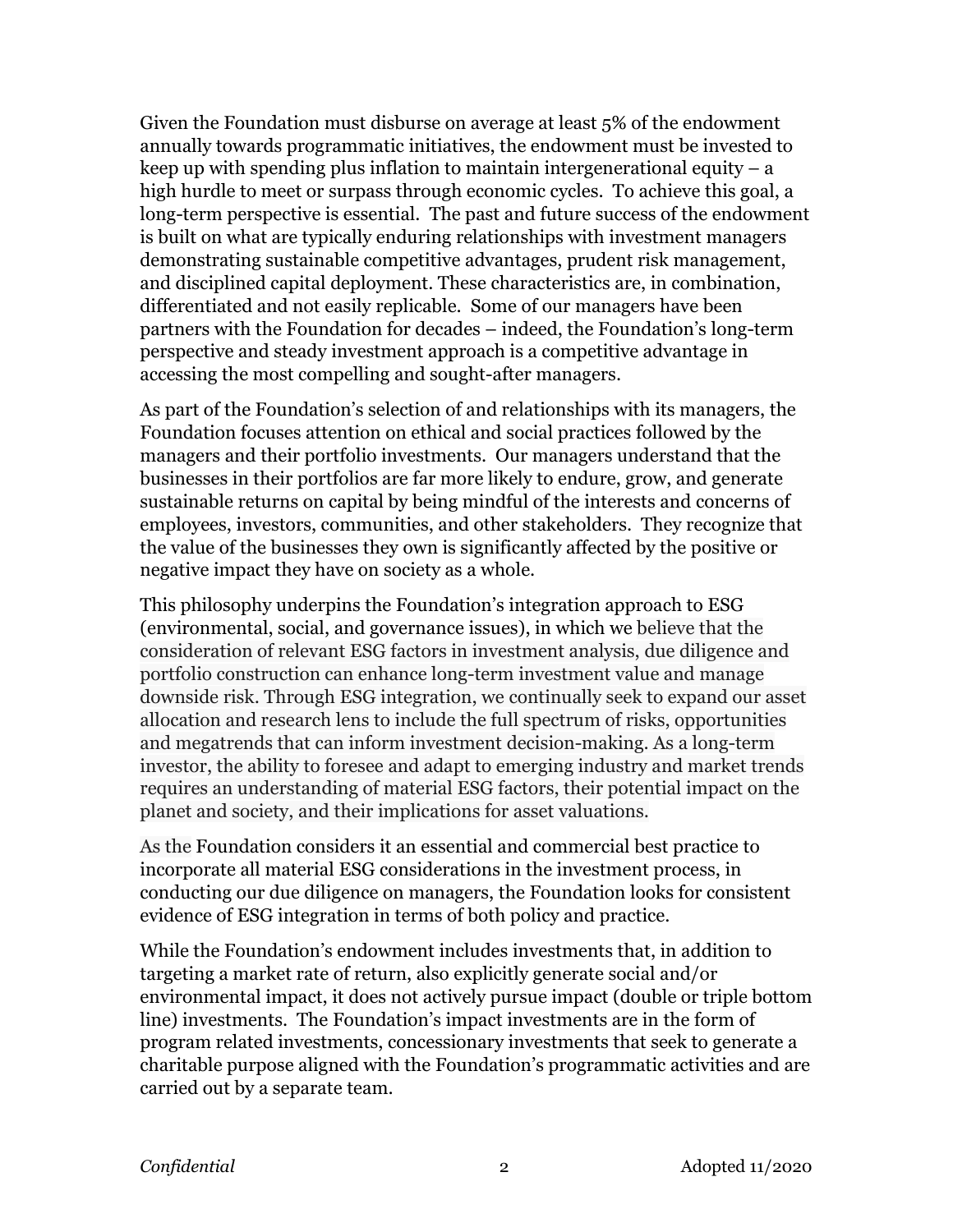### STEWARDSHIP PRINCIPLES

Stewardship of the Foundation's endowment is informed by principles that encompass both fiduciary and ethical responsibilities.

First, under the Uniform Prudent Management of Institutional Funds Act of New York, the Foundation is required to exercise a duty of care and loyalty in managing and investing the endowment. Commonly known as the "prudent investor" rules, this legislation requires trustees of financial assets to consider and weigh all factors that may affect the long-term economic interests of their beneficiaries. Similarly, under the Internal Revenue Code and its regulations that govern private foundations, the Foundation is prohibited from investing its assets in a manner that jeopardizes the accomplishment of the Foundation's exempt purposes. These "jeopardizing investments" generally are investments that show a lack of reasonable business care and prudence in providing for the long- and short-term financial needs of the Foundation for it to carry out its exempt function.

Second, as part of the Foundation's commitment to both prudent and ethical management of the endowment, the investment staff engages in any number of activities to align its investments with the mission of the Foundation as much as possible, including (but not limited to):

- Integrating all material ESG factor considerations into the investment process, both in the Foundation's asset allocation decisions as well as in underwriting and maintaining ongoing relationships with managers; and
- Incorporating the Foundation's core principles of diversity, equity and inclusion in selecting and retaining managers; and
- Where possible, direct proxy voting for publicly traded securities, thus allowing the Foundation to vote in accordance with its mission and values.

## POTENTIAL CONFLICTS

Social and ethical issues are often controversial and are anticipated to arise from time to time in the course of managing a global endowment portfolio that is invested across thousands of companies and securities. The Foundation seeks to make investments that are not at odds with the Foundation's philanthropic mission. When a questionable investment exposure does arise, the Foundation will apply the principles of fiduciary and ethical stewardship in its consideration of what actions, if any, it may take. The Foundation is a long-term investor and does not take extraordinary actions based on the news of the day; however, there may be instances where a particular exposure is concerning enough such that the Foundation will choose to take extraordinary action to mitigate or eliminate the exposure. Such action may take different forms depending on any number of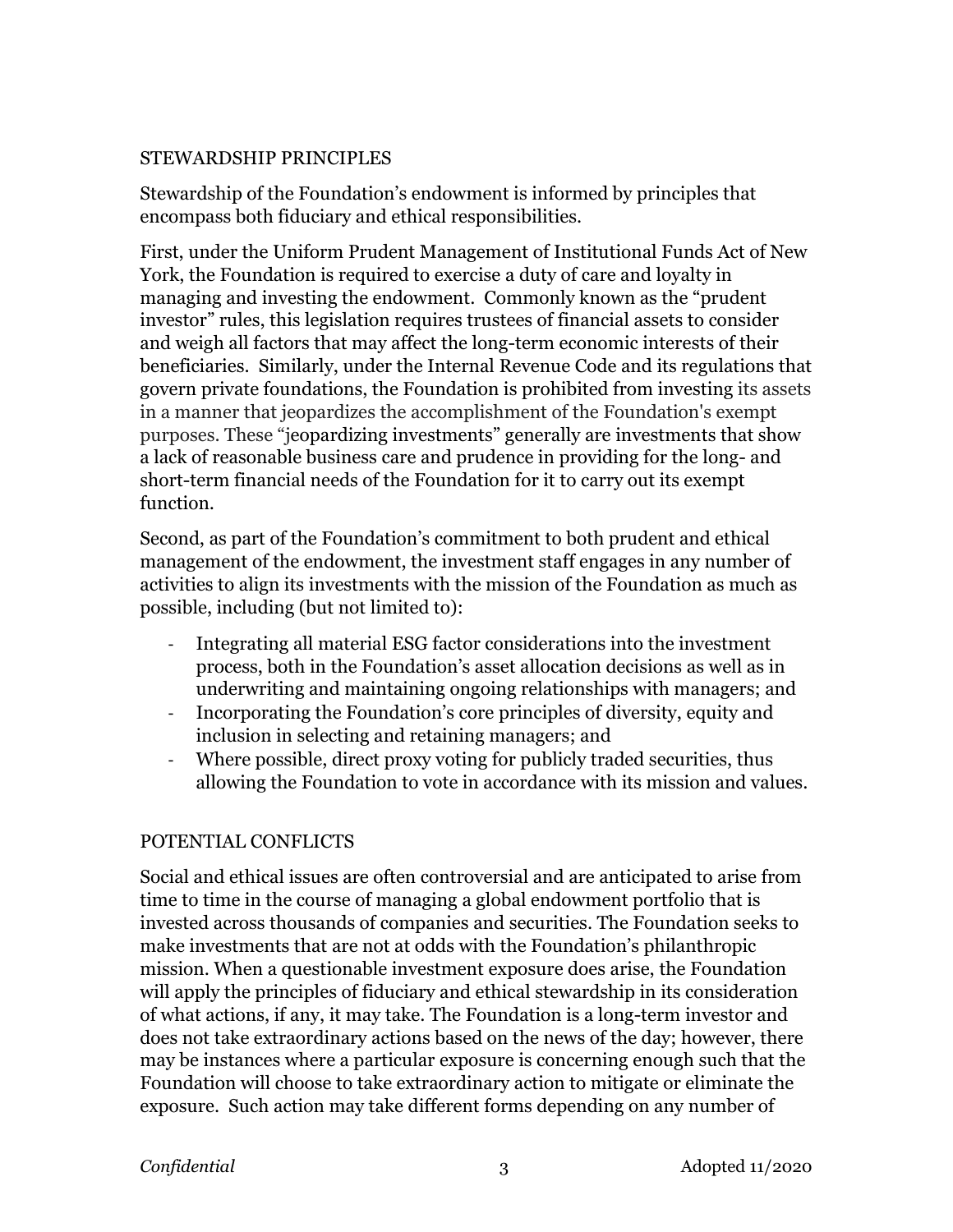considerations, including asset class, fund structure, materiality, duration, and more. Guidelines for reviewing and taking such actions are outlined in the Foundation's *Ethical Investing Policy Implementation*.

### **CONCLUSION**

The Rockefeller Foundation's endowment provides the sole financial means by which the Foundation can solve global problems, effect lasting impact, and achieve its mission.As such, it is managed in a way that (i) meets the Foundation's fiduciary responsibilities, and (ii) generates the resources necessary to advance the Foundation's mission in a manner consistent with its values. The Foundation will continue to communicate the principles and expectations of this policy framework to its external investment managers, and will favor managers that incorporate the strategies and principles set forth in this policy.

A Standing Committee comprised of representatives across the Foundation will offer advice and guidance regarding potential conflicts when and if they arise. The Standing Committee's governance and process for reviewing investment responsibility matters is detailed in the Foundation's *Ethical Investing Policy Implementation*.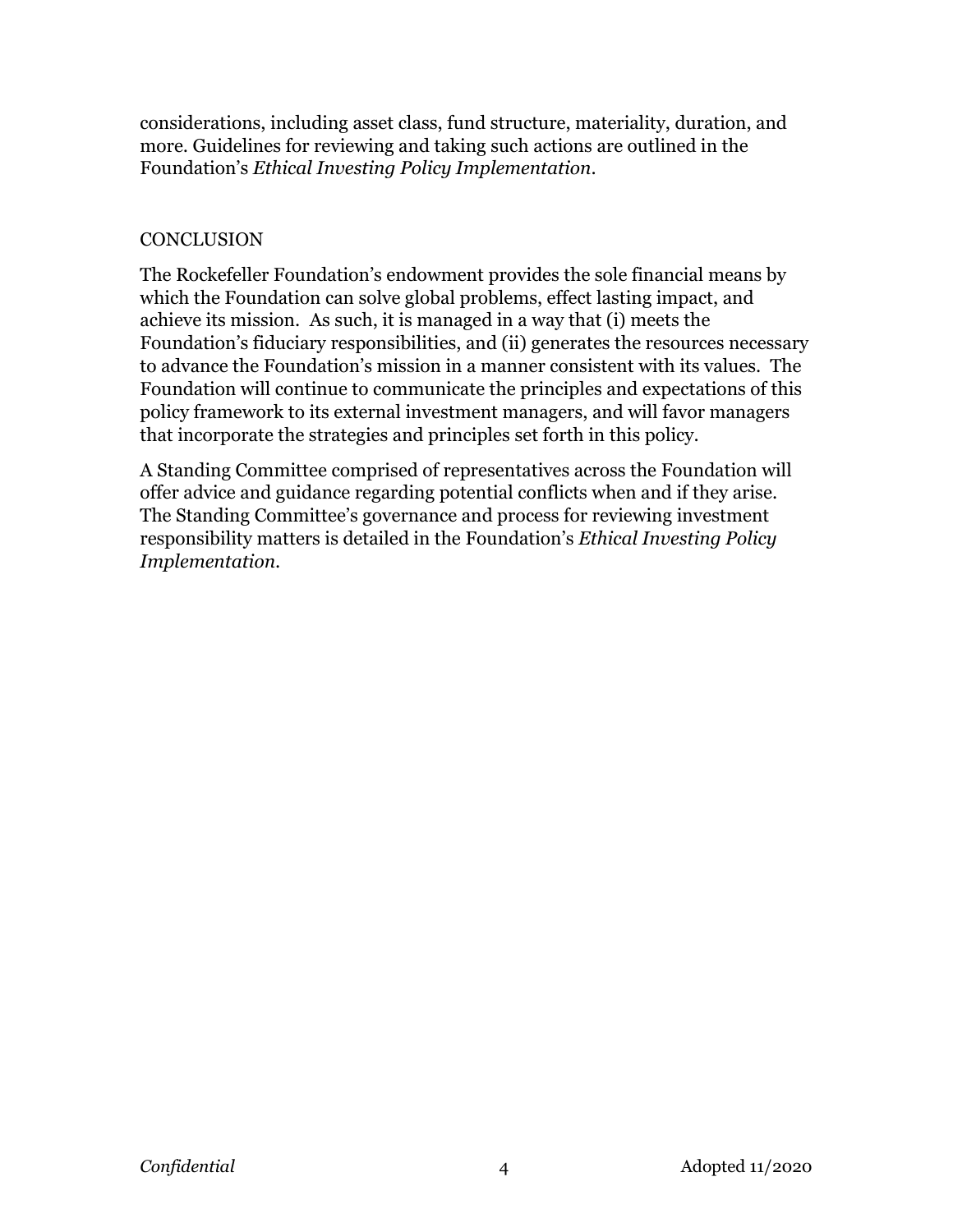## **THE ROCKEFELLER FOUNDATION ETHICAL INVESTING POLICY IMPLEMENTATION**

The Foundation's endowment holds a broadly diversified portfolio of investments that is managed by third-party, external asset managers. Because of the range of legal structures and asset types in which the Foundation invests, the Investments Office is required to carry out the implementation of the Foundation's *Ethical Investing Policy* in different ways. As such, we take distinct approaches for Marketable (publicly traded) asset classes and Non-Marketable (privately held) asset classes.

Across both Marketable and Non-Marketable asset classes, the Foundation is most commonly an indirect investor in commingled fund vehicles managed by its asset manager partners. In these cases, the Foundation will underwrite upfront the mandate that the vehicle intends to pursue on behalf of all investors, including the Foundation, taking into account the principles outlined in the Foundation's *Ethical Investing Policy*.

In Marketable asset classes, the Foundation seeks to invest through separately managed account vehicles with its external partners wherever possible, so that it can be an active investor exerting specific and ongoing discretion over the investment mandate. Separately managed accounts are most commonly available in the long-only equity asset classes. In these cases, the Foundation directly votes its proxies as an active shareholder and may, in rare circumstances, screen out certain investments or sectors that may be deemed inherently in conflict with the Foundation's mission.

In Marketable funds in which the Foundation cannot invest via a separate account, it invests through a commingled fund as an indirect investor. In these cases, the Foundation does not have ongoing discretion over the investment mandate or individual security positions. Therefore, if some exposure at odds with the Foundation's mission emerges in a fund, the Foundation would first consider strategies of moral suasion and dialogue with the fund manager, either to effect change at an individual company and/or to request the exposure be exited. Failing that, the Foundation would consider terminating the manager relationship by redeeming from the fund, which could take as little as one month or as long as three years depending on the redemption terms. In considering such a decision, the Foundation would weigh the myriad costs and benefits of such a decision, including the consequences for the Foundation's reputation as a desirable investor and as a charitable institution.

In Non-Marketable asset classes, the Foundation is in all cases an indirect investor in commingled, privately held fund vehicles. Because these funds consist of private investments in a multi-investor context with durations typically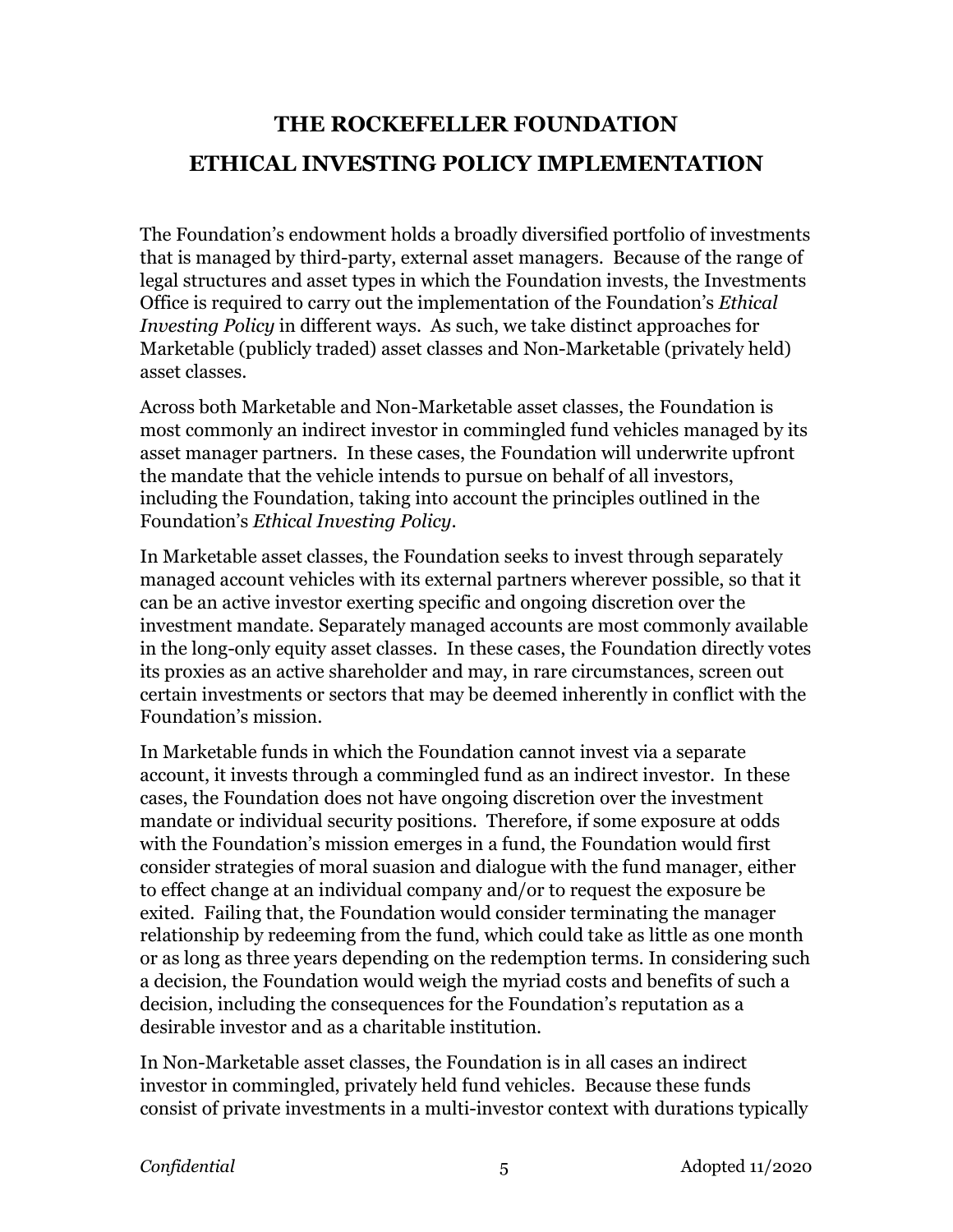exceeding 10 years, options available to the Foundation ex-post a commitment to a fund are limited. Despite these limitations, the Foundation continuously works with its fund managers to implement its ethical investment policies. In situations whereby either a particular investment and/or sector conflicts with the Foundation's mission or ethics, the Foundation first considers strategies of moral suasion and engagement with the manager. Failing a successful resolution to a conflict, the Foundation will consider terminating the manager relationship by declining to participate in its subsequent funds. As a last resort, in extreme circumstances the Foundation will consider completely separating from the fund manager through a sale of the Foundation's fund interest(s) in the secondary market. Once again, any actions would be made only after carefully accounting for their costs and benefits.

### OPERATING GUIDELINES FOR EXTRAORDINARY ACTIONS

Social and ethical issues are wide-ranging, evolving and often controversial. Inevitably, the Foundation's global portfolio encompassing thousands of portfolio companies will include some that may be engaged in a business or practice, or whose products are used in a manner, considered objectionable by some. For those exceptional circumstances when an investment or sector is deemed to be so egregious as to be at odds with the Foundation's mission, a Standing Committee on Responsible Investing ("Standing Committee") is tasked with formally reviewing such situations. Through the Standing Committee, the Foundation seeks to balance the principles of fiduciary and ethical stewardship to best manage the endowment in accordance with the mission of the Foundation.

### Standing Committee on Responsible Investing

### *Membership*

The Standing Committee shall be comprised of eight voting members as follows:

- Chief Financial Officer
- General Counsel
- Senior Vice President of Communications, Policy and Advocacy
- Senior Vice President of Innovative Finance
- A senior program initiative representative appointed by the President of the Foundation
- Chief Investment Officer
- Two representatives of the Investments Office appointed by the Chief Investment Officer

The Chair of the Standing Committee shall be appointed by the President of the Foundation.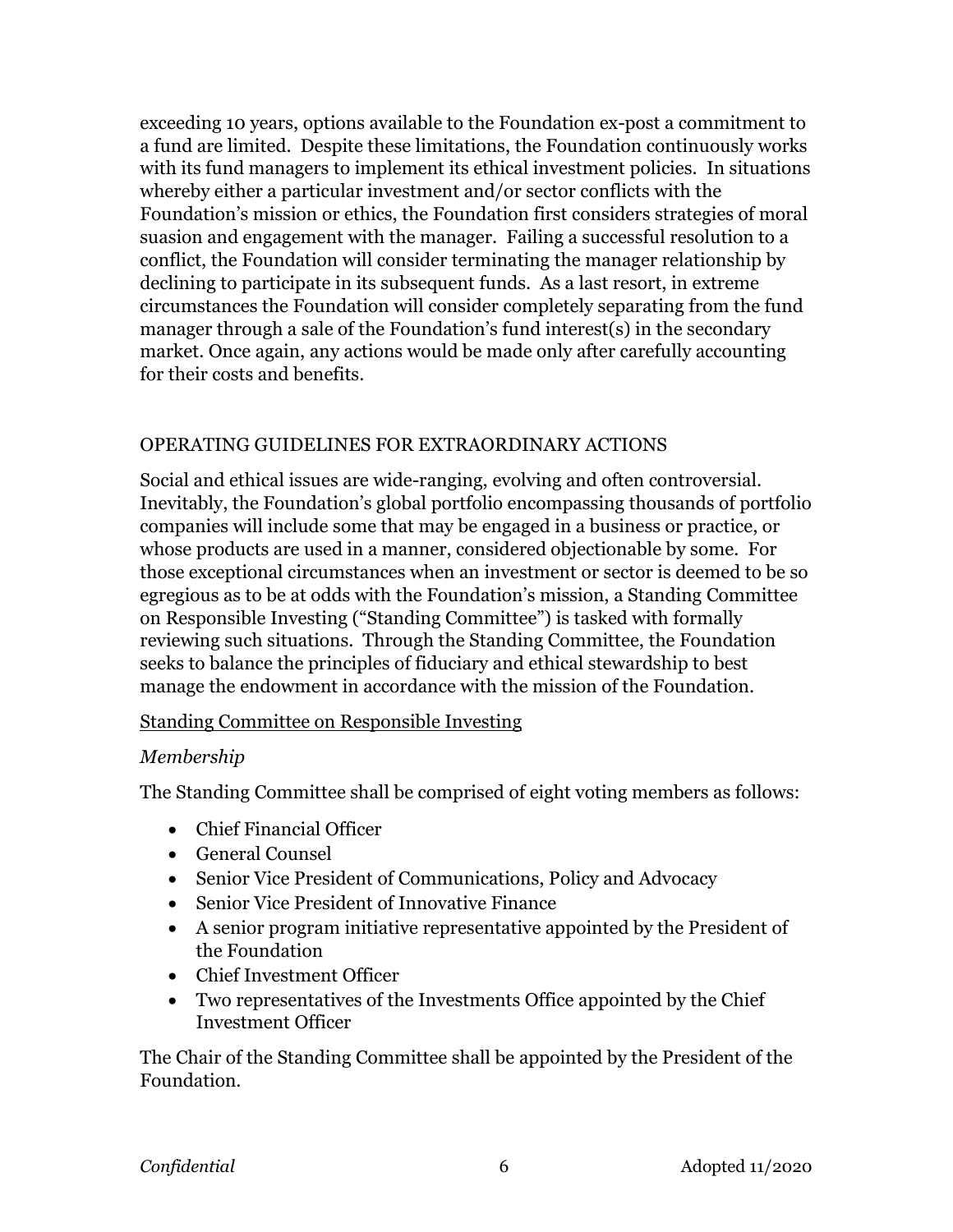### *Review Process*

In determining whether a proposed issue will rise to the level of Standing Committee review, the first criteria is whether the identified exposure is fundamentally at odds with the Foundation's mission. Second is whether it is a material position totaling at least (i) 0.2% of the endowment, if a single security, or (ii) 1% of the endowment, if a group of securities in a sector.

If the answer to these two threshold questions is affirmatively yes, the Standing Committee shall proceed to review the details and circumstances of the identified exposure to determine whether and what extraordinary action should be taken. The Standing Committee may engage an outside expert in the area of concern.

As discussed in the previous section, actions considered will vary between the Marketable and Non-Marketable asset classes with respect to whether they are direct or indirect holdings, and will range on a continuum from dialogue and engagement with the investment manager all the way to full redemption and termination of the manager relationship.

In its deliberation, the Standing Committee will consider all circumstances: for example, in the case of commingled private funds, whether there are positively aligned or impactful investments in the commingled fund alongside the problematic investment. In the case of marketable funds, it will consider whether the problematic exposure is a core position that is within the investment manager's mandate, or rather an ancillary or trading position that is not expected to persist.

After gathering all relevant information, the Standing Committee will apply a balancing test, assessing the expected benefits of the considered action(s) alongside the expected costs and consequences of the considered action(s). The balancing test results in a comprehensive basis on which a determination can be made as to whether the combined fiduciary and ethical considerations support proceeding with an extraordinary action in the endowment portfolio.

The Standing Committee will consult with the President prior to recommending a proposed action to the Investment Committee. The Investment Committee has the ultimate authority to approve or reject the Standing Committee's recommendations for extraordinary action(s) and will inform the Board of Trustees at the time of the decision.

### EXAMPLES OF EXTRAORDINARY ACTIONS

### Tobacco

Tobacco represents an illustrative case example of a controversial investment exposure that was evaluated by the Foundation and resulted in an extraordinary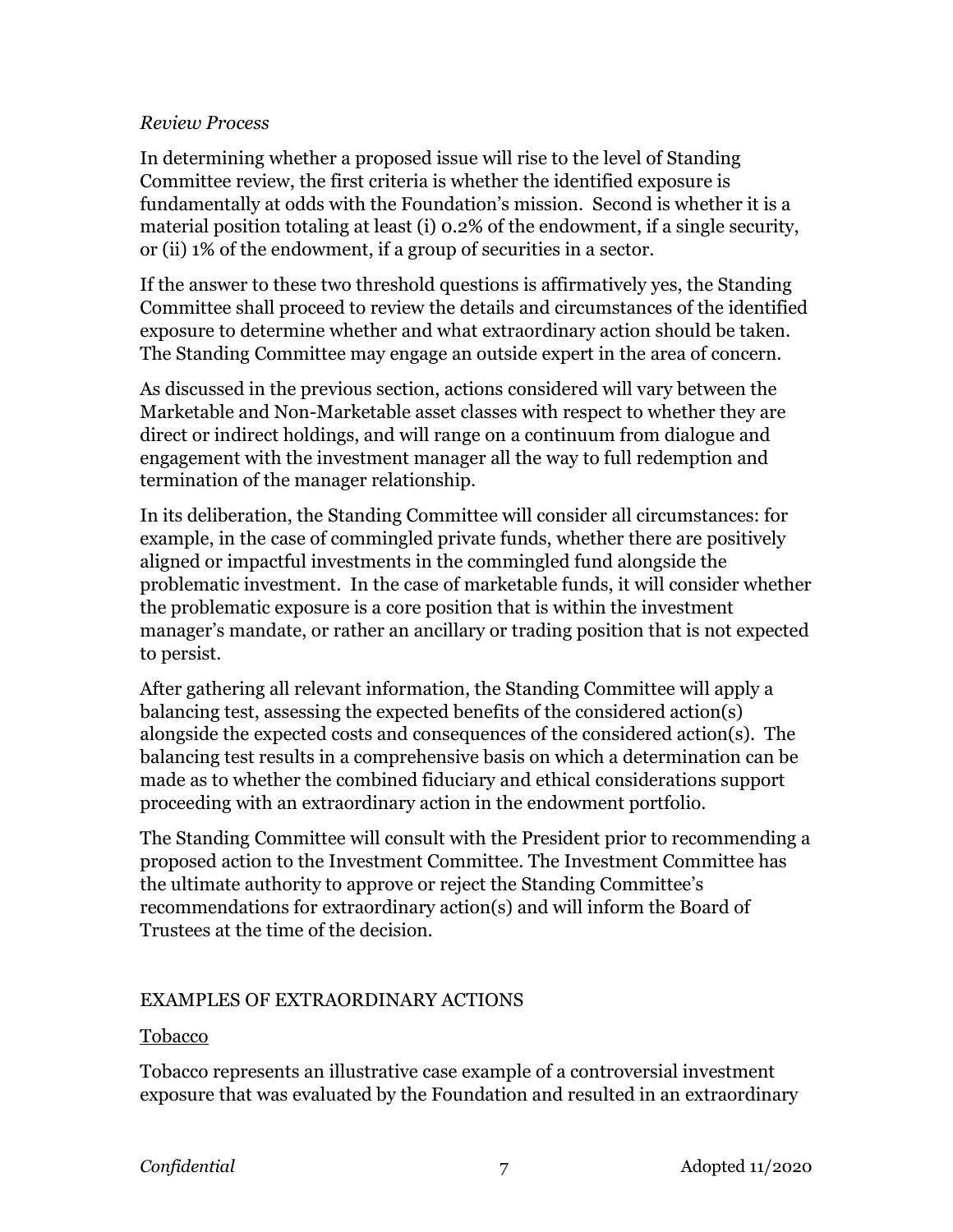action being taken in the endowment portfolio. In 2000, a question was raised as to whether it was consistent with the Foundation's philanthropic mission for the endowment to hold investments in the Tobacco industry. At the time, the Foundation was pursuing a key programmatic initiative to reduce smoking and tobacco use among youth and vulnerable populations in developing countries, as part of the Foundation's enduring focus on public health. The question was put to internal review, and, after a comprehensive deliberation of the circumstances in which the Foundation sought to balance its prudent investment responsibilities with its philanthropic mission, the Board of Trustees ultimately decided to divest from all directly held tobacco securities.

The rationale for tobacco divestment was based on the Board's assessment and conclusion that: (i) the product is definitely harmful when used as intended and represents an unambiguous health risk; and (ii) the product is contrary to the Foundation's public health mission.

Following this conclusion, the Foundation proceeded to divest from all directly held tobacco securities and put in place a negative screen for tobacco in its directly held separate accounts. The Foundation also negatively screens for tobacco where possible in the commingled funds in which it is an indirect investor. The residual exposure to tobacco through indirect funds currently sits at less than 0.1% of the endowment.

### Fossil Fuels

Fossil fuels represent another example of a controversial exposure that was evaluated by the Foundation and resulted in an extraordinary policy action. Cognizant of global energy transition trends and heightened sustainability risks in the fossil fuel sector, in the years leading up to 2020 the Foundation reduced its overall exposure and avoided dedicated investments in the heaviest emitting fossil fuels. Over the course of 2020, the Foundation proceeded to formally reevaluate whether this strategically-narrowed approach to the sector was enough.

The question turned to whether fossil fuel investments should be in the endowment, particularly given the convergence of both mission alignment and financial considerations surrounding this exposure. The most salient of these considerations were:

- (1) The Foundation scaling its programmatic commitments to end energy poverty globally in a climate-protective way, and innovating climate solutions more broadly; and,
- (2) The challenged financial case for fossil fuel investment, with extractive business models subject to energy transition risk, stranded asset and regulatory risk, and increasingly negative public sentiment risk.